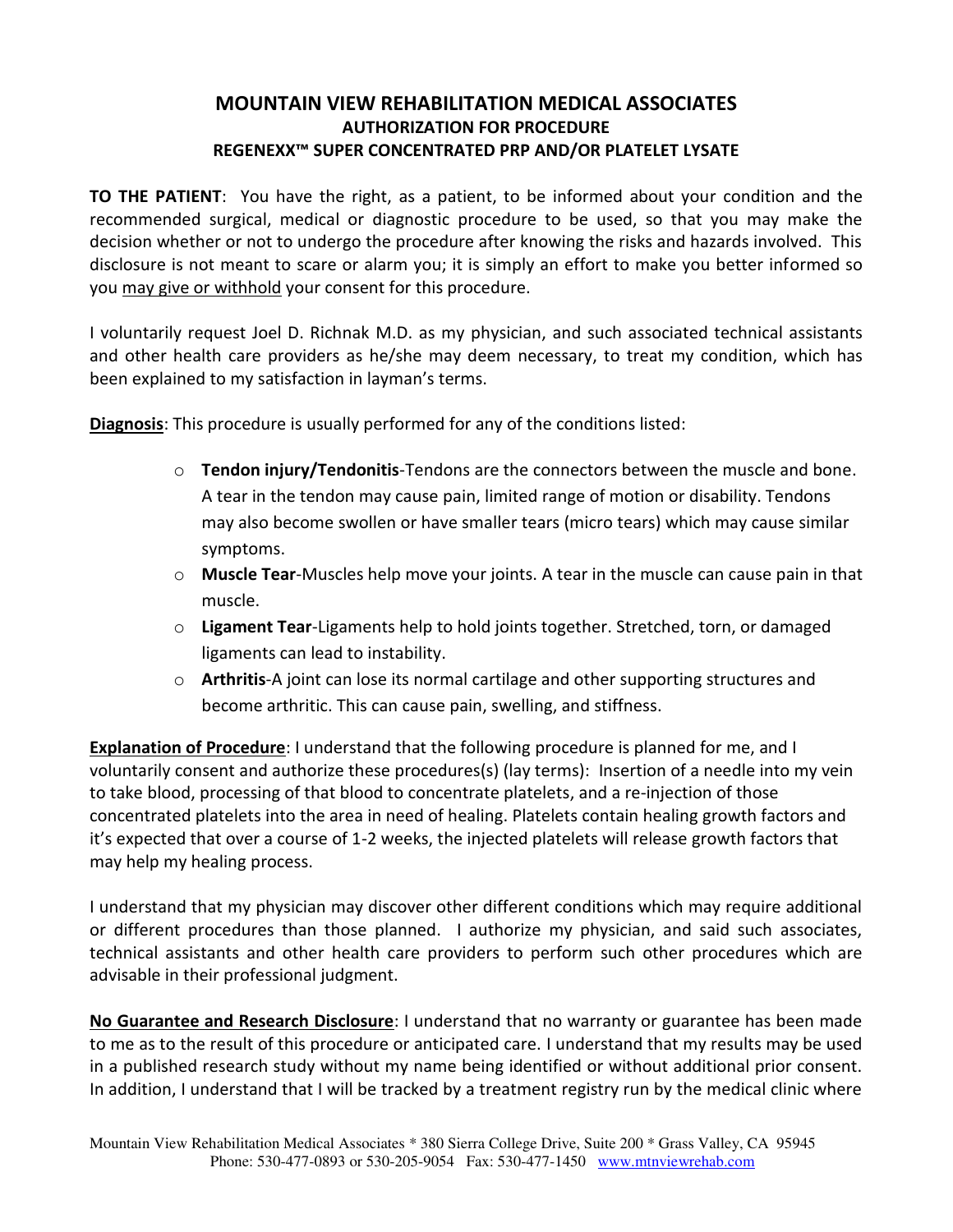I am receiving care. This will include someone contacting me via e-mail or phone, my filling out questionnaires, answering questions, etc… at certain times and that this is planned to continue indefinitely or until I elect out of the registry in writing.

**Possible Side Effects of Procedure**: Just as there may be risks and hazards in continuing my present condition without treatment, there are also risks and hazards related to the performance of the surgical, medical and/or diagnostic procedures planned for me. I realize that general risks of all procedures of this type (injections into joints) are temporary increased swelling and pain, infection, hemorrhage, or bruising. This additional pain and discomfort could last a little as a few days to as much as a few weeks or longer. I also realize the following hazards may occur depending on this particular procedure: 1) Increased local pain 2) Cellulitis at a blood draw site 3) Allergic drug reaction 4) Numbness 5) Injury to the bone, muscle or nerve 6) Drop in blood pressure 7. Loss of consciousness 8. Abnormal heartbeat 9) Bone infection 10. Further damage to a tendon, ligament, muscle, or joint. The above risks and complications are not the only possible side effects.

**Possible Side Effects of Anesthesia (if any):** I understand that I can elect to have anesthesia and that it involves additional risks and hazards. Anesthesia means that I will be given a vein injection of medication or a numbing injection or both. I realize the anesthesia may have to be changed, possibly without explanation to me, depending on my pain tolerance, body weight, and sensitivity to medications. I understand that certain complications may result from the use of any anesthetic, and that these range from minor discomfort to injury to vocal cords, teeth or eyes. If IV anesthesia is needed, one rare complication could be loss of ability to breathe on my own for which I would need medical assistance to breathe until the medications wear off. In all instances, general anesthesia carries the very rare risk of death. I understand that other risks and hazards resulting from spinal or epidural anesthetics include headache and chronic pain. If IV anesthesia is not used, which is most common for spinal procedure, then a local anesthetic will be used to numb tissues. Possible side effects could include nerve or blood vessel injury from the numbing injection, allergic reaction to the anesthetic, bruising, swelling, or deformity.

**Investigational Procedure Acknowledgement**: This medical procedure is still considered experimental. This means it is not yet standard of care in the medical community. While your doctor may believe it can help you, there are no large research studies that show it is effective. This means that it may do nothing to relieve your pain, cure your condition, or otherwise repair your tissues.

**Treatment Alternatives**: These may include: surgical repair of a ligament, tendon, or muscle; total or partial joint replacement with an artificial joint, arthroscopic or open surgery to "clean up" the joint in an attempt to repair or remove damaged tissue, medications, physical therapy, or alternative medicine remedies.

**Risks of Not Receiving Treatment**: Your problem may get better with time on its own. This is less likely when the issue is more severe. It may also worsen on its own.

**Treatment Complications**: Just like any other medical procedure, the treatment of complications will be your responsibility. This may mean that if you have a serious complication or side effect and have